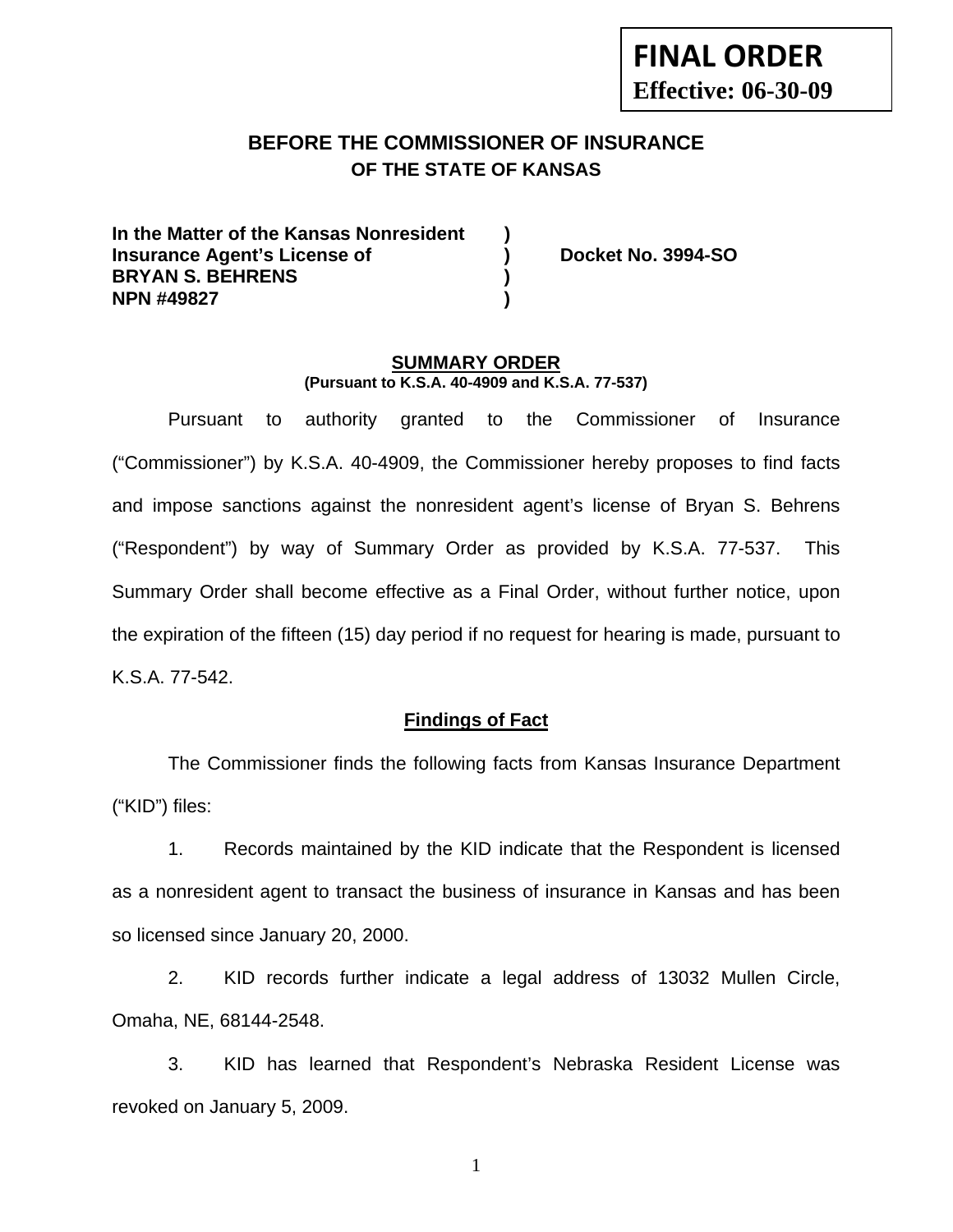4. Respondent has not reported to KID the revocation of his resident license.

#### **Applicable Law**

5. K.S.A. 40-4909(a) provides, in relevant part:

"The commissioner may deny, suspend, revoke or refuse renewal of any license issued under this act if the commissioner finds that the applicant or license holder has: (2) Violated: (A) Any provision of chapter 40 of the Kansas Statutes Annotated, and amendments thereto, or any rule and regulation promulgated hereunder (see also 40-4204(1). . .(8) Used any fraudulent, coercive, or dishonest practice, or demonstrated any incompetence, untrustworthiness, or financial irresponsibility in the conduct of business in this state or elsewhere." . .. K.S.A. 40-4909(a).

 6. The Commissioner may revoke any license issued under the Insurance Agents Licensing Act if the Commissioner finds that the interests of the insurer or the insurable interests of the public are not properly served under such license. K.S.A. 40- 4909(b).

 7. Each agent is required to report any disciplinary action of the agent's license within 30 days of said discipline. K.A.R. 40-7-9.

#### **Conclusions of Law**

 8. The Commissioner has jurisdiction over Respondent as well as the subject matter of this proceeding, and such proceeding is held in the public interest. The Commissioner finds, based on the facts contained in paragraphs 3 and 4, that Respondent has demonstrated incompetence, untrustworthiness, or financial irresponsibility in the conduct of business.

 9. Based on the Respondent's conduct and the revocation of his resident license in Nebraska, the Commissioner concludes that sufficient grounds exist for the revocation of Respondent's insurance agent's license pursuant to K.S.A. 40-4909(b)

2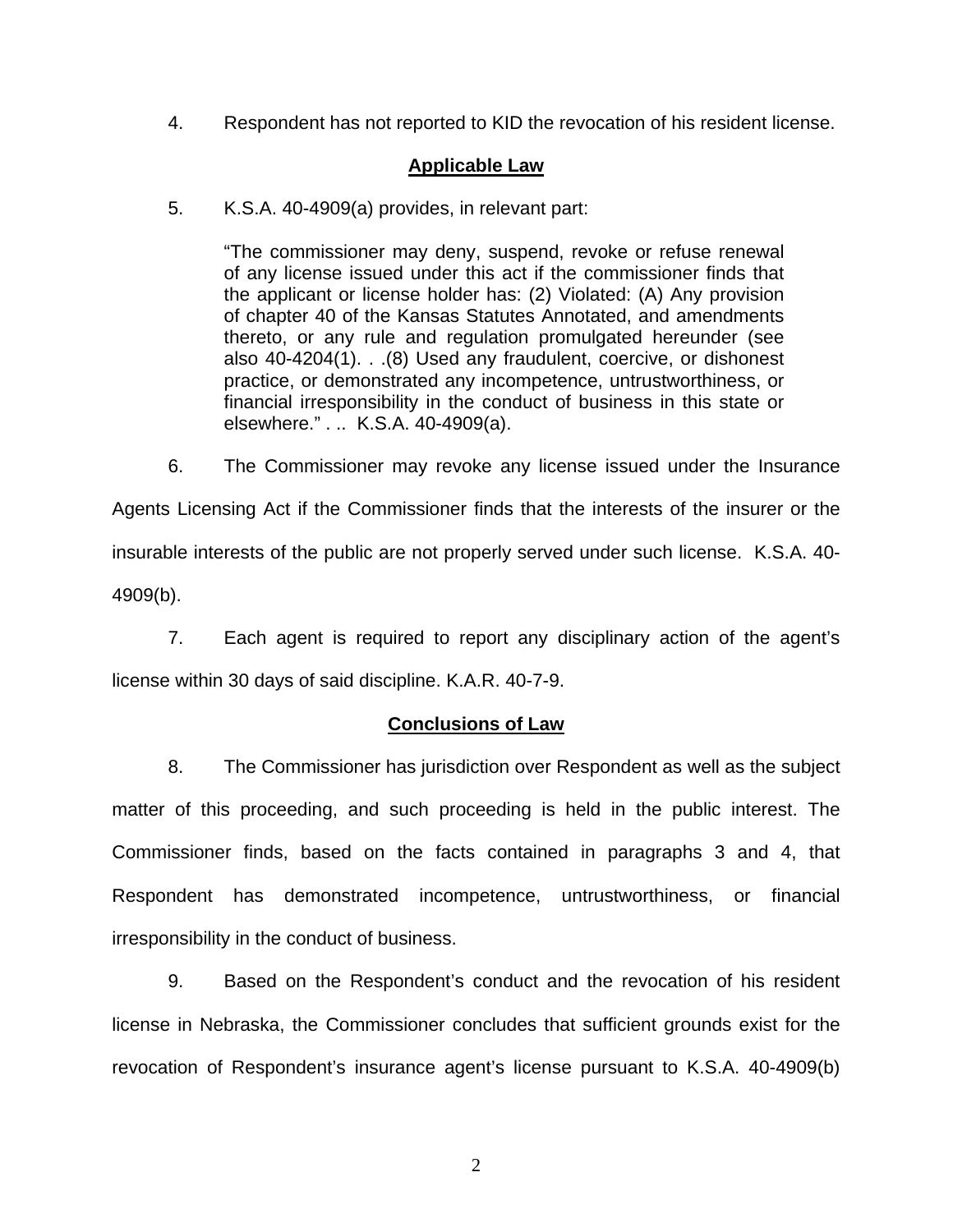because such license is not properly serving the interests of the insurer and the insurable interests of the public.

 10. Based on the facts and circumstances set forth herein, it appears that the use of summary proceedings in this matter is appropriate, in accordance with the provisions set forth in K.S.A. 77-537(a), in that the use of summary proceedings does not violate any provision of the law and the protection of the public interest does not require the KID to give notice and opportunity to participate to persons other than Bryan S. Behrens.

**IT IS THEREFORE ORDERED BY THE COMMISSIONER OF INSURANCE THAT** the Kansas non-resident insurance agent's license of Bryan S. Behrens is hereby **REVOKED. It is further ordered,** that Bryan S. Behrens shall **CEASE and DESIST** from the sale, solicitation, or negotiation of insurance and/or receiving compensation deriving from the sale, solicitation, or negotiation of insurance conducted after the effective date of this order.

# **NOTICE OF RIGHTS**

(Pursuant to K.S.A. 77-542)

Bryan S. Behrens is entitled to a hearing pursuant to K.S.A. 77-537 and K.S.A. 77-542, the Kansas Administrative Procedure Act. If Respondent desires a hearing, he must file a written request for a hearing with:

 John W. Campbell, General Counsel Kansas Insurance Department 420 S.W.  $9<sup>th</sup>$  Street Topeka, Kansas 66612

This request must be filed within fifteen (15) days from the date of service of this Order. If Respondent requests a hearing, the Kansas Insurance Department will notify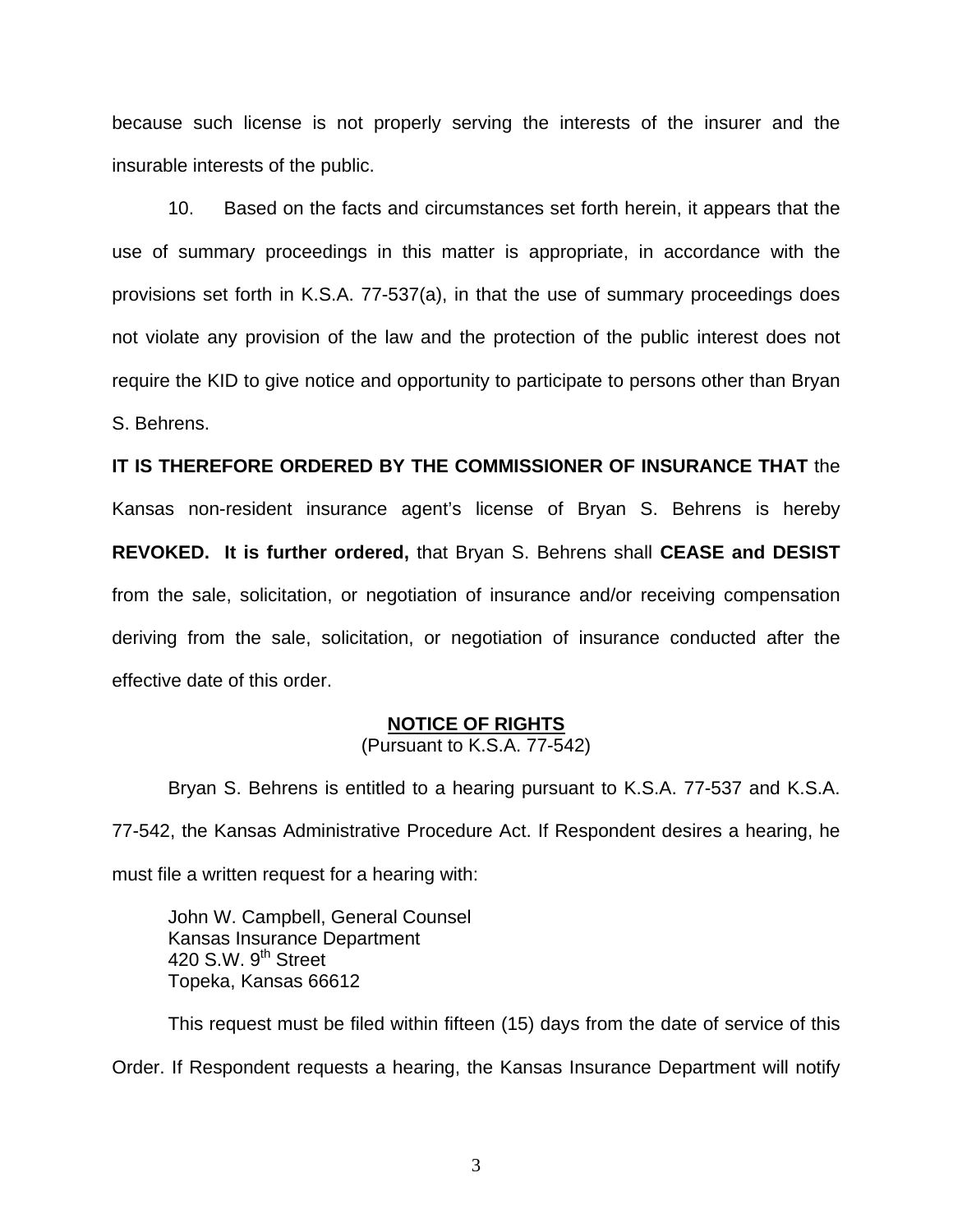him of the time and place of the hearing and information on procedures, right of representation, and other rights of parties relating to the conduct of the hearing, before commencement of the same.

If a hearing is not requested in the time and manner stated above, this Summary Order shall become effective as a Final Order upon the expiration of time for requesting a hearing, pursuant to K.S.A. 77-613. In the event Respondent files a Petition for Judicial Review, pursuant to K.S.A. §77-613(e), the agency officer to be served on behalf of the Kansas Insurance Department is:

 John W. Campbell, General Counsel Kansas Insurance Department 420 S.W. 9<sup>th</sup> Street Topeka, Kansas 66612

IT IS SO ORDERED THIS 12th DAY OF JUNE, 2009, IN THE CITY OF **TOPEKA, COUNTY OF SHAWNEE, STATE OF KANSAS**.



\_/s/ Sandy Praeger\_\_\_\_\_\_\_\_\_\_\_\_\_\_\_\_

Sandy Praeger

Commissioner of Insurance

/s/ John W. Campbell

John W. Campbell

General Counsel